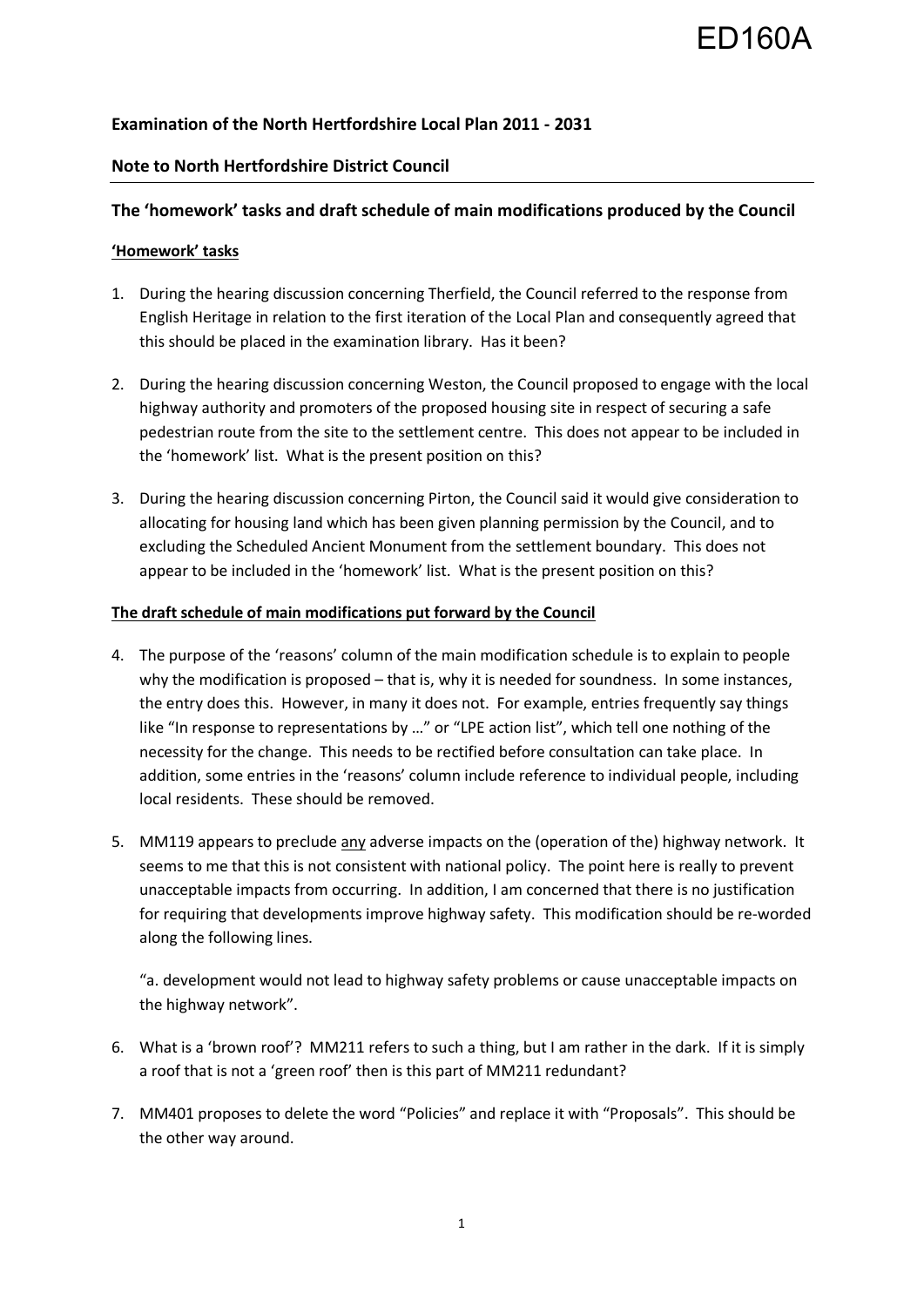- 8. MM010 introduces a footnote to Policy SP2. However, the present position of the asterisk denoting the footnote gives the impression that the footnote only relates to Baldock. Is that an error?
- 9. MM011 says that at least four in every five new homes delivered in the plan period will be built within or adjoining the towns. I am not clear why land adjoining towns is referred to here. Please explain.
- 10. MM100 includes alterations to the opening sentence of Policy ETC7. However, the reference to Policy SP2 appears to be made in error – at least, it strikes me as not good English to say "… will be granted in Policy SP2". Indeed, the opening paragraph, including the bullet point list, is not as clearly expressed as it might be. It should be re-worded along the following lines.

"… will be granted where:

- In the case of category A Villages, the site is within the Settlement Boundary;
- In the case of Category B Villages, the site is within the built core of the village; and
- In the case of Category C Villages, the proposed development meets the requirements of Policy CGB2b"
- 11. As expressed in MM158, Policy NE2 would support developments that have "a detrimental impact on the appearance of their immediate surroundings and the landscape character of the area" on sites allocated in the plan. As I understand it, the suggested modification stems from the Council's acceptance that some sites proposed for allocation would have some detrimental impacts of this kind. However, the wording of this modification at least appears to support allowing all allocated sites to lead to such effects. This must be rectified, and I suggest rewording along the following lines.

"Planning permission will be granted for development proposals that:

b. do not cause unacceptable harm to the character and appearance of the surrounding area or the landscape character area in which the site is located, taking account of any suitable mitigation measures necessary to ensure this;"

- 12. Among other things, MM163 proposes to alter criterion b. of Policy NE3. However, with the addition of "where possible" as put forward by the Council, it is not necessary for soundness to delete "tranquillity and remoteness", and these words should therefore remain. Consequently, MM165 is also not necessary and should be deleted from the schedule.
- 13. The final sentence of Policy NEx, put forward through MM166, refers to Wildlife Sites. For clarity, should this say Local Wildlife Sites?
- 14. MM168 introduces a new policy concerning 'New and improved open space'. However, the third paragraph includes requirements relating to existing open space. For effectiveness, the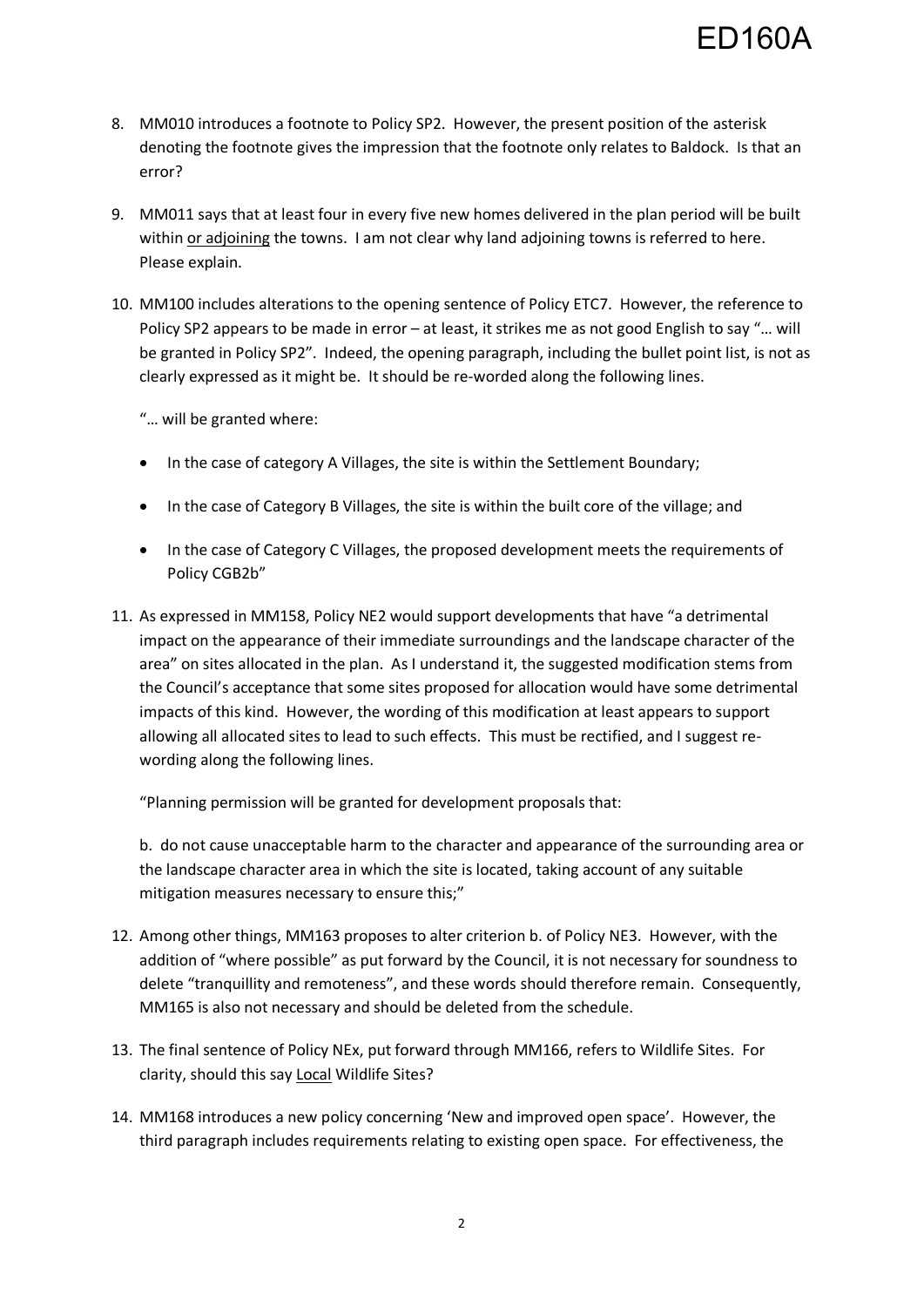reference to existing open space should be deleted from this policy and the requirements involved should be added to Policy NE4 through MM167.

15. The modification put forward in relation to (new) criterion f. of Policy NE7 requires that flood protection and mitigation measures have a positive impact on nature conservation, heritage assets, landscape and recreation. While it is plainly sometimes possible, it seems to me unlikely that all types of flood protection and mitigation measures could meet this demand. This should be re-worded along the following lines.

"f. any flood protection and mitigation measures necessary will not cause harm to nature conservation, heritage assets, landscape and recreation, and where possible will have a positive impact in these respects; and"

- 16. The second paragraph of MM314 repeats what is said in the first. It should therefore be deleted.
- 17. MM372 introduces a new policy setting out how the Council's five year supply of land for housing should be considered. Criterion b. refers to the 'Liverpool method'. Avoiding planning jargon/legal references helps effectiveness. This reference should therefore be deleted and replaced with something along the following lines:

"Add to the calculation of the requirement to be met any shortfall in housing delivery since the plan's start date, spread evenly over the remaining plan period;"

18. In addition, criterion c. of the new policy introduced by MM372 addresses the question of the most appropriate buffer to be added to the five year supply of land for housing. This is consistent with paragraph 47 of the National Planning Policy Framework 2012 ('the 2012 NPPF'). While I am examining the plan under the transitional arrangements set out in Annex 1 of the new National Planning Policy Framework 2018 ('the 2018 NPPF'), such that it is the policies of the 2012 NPPF which apply, it seems to me that the matter of the buffer to be added to the five year housing land supply is one discreet area where the 2018 NPPF will 'bite' immediately. If the plan were to be adopted, subsequent calculations of the five year housing land supply would need to be consistent with paragraph 73 of the 2018 NPPF. This requires a buffer of 20% "where there has been significant under delivery of housing over the previous three years" rather than where there "has been a record of persistent under delivery" as both the 2012 NPPF and MM372 say. The upshot here is that criterion c. of the new policy should be altered along the following lines to reflect the 2018 NPPF.

"c. Ensure that the supply of specific deliverable sites includes a buffer (moved forward from later in the plan period) in line with national planning policy"

#### **Possible omissions from the draft main modifications schedule**

19. The Council previously suggested that it would put forward a main modification to Policy HE6 and supporting text to include reference to ancient hedgerows. Does not appear to have been included in the schedule. What is the Council's position on this?